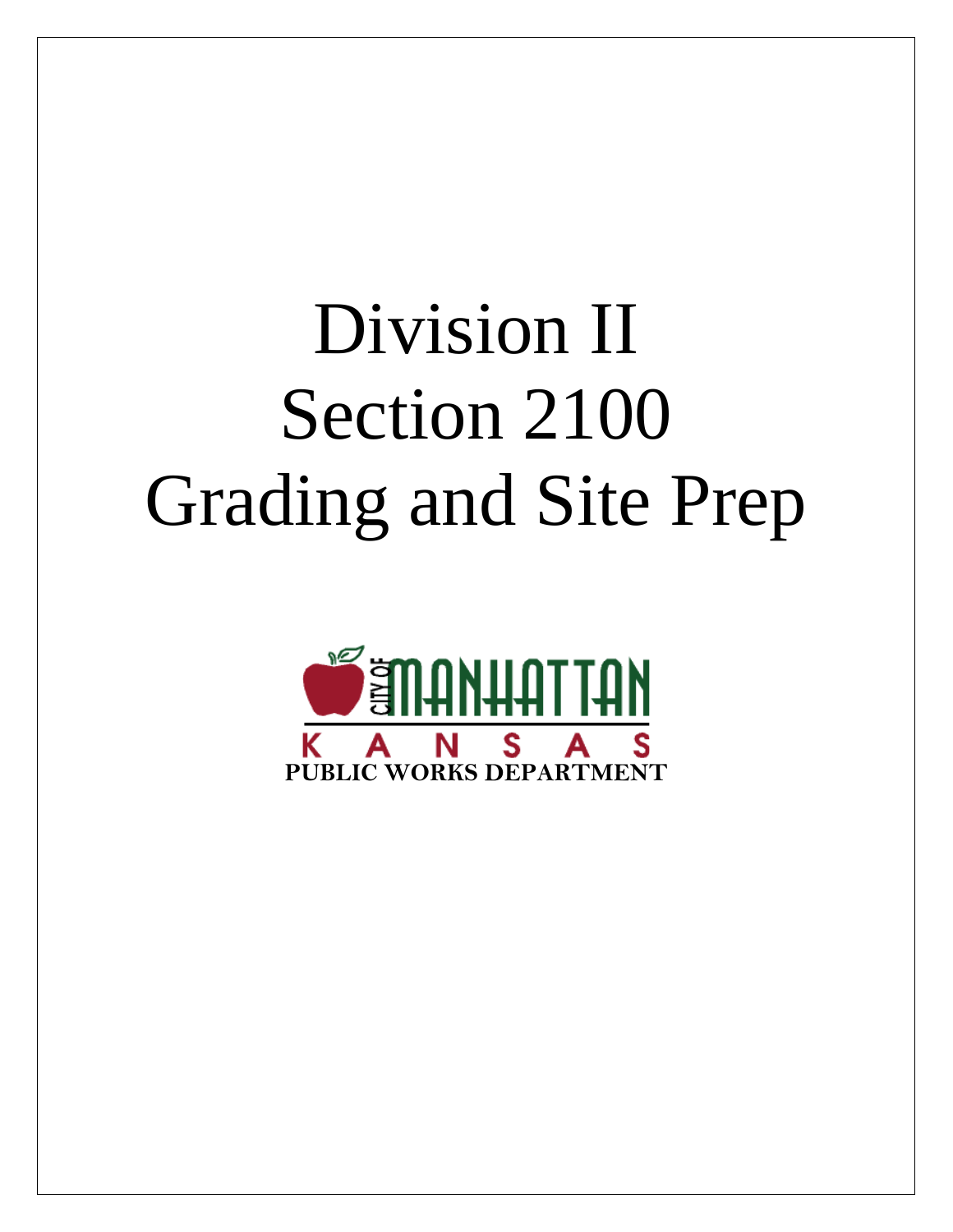# **DIVISION II** CONSTRUCTION AND MATERIAL SPECIFICATIONS

# **SECTION 2100 SANITARY SEWERS GRADING AND SITE PREP**

| 2101     |  |
|----------|--|
| 2101     |  |
| 2101.1   |  |
| 2101.1.1 |  |
| 2101.1.2 |  |
| 2101.1.3 |  |
| 2101.1.4 |  |
| 2101.1.5 |  |
| 2101.2   |  |
| 2101.2.1 |  |
| 2101.2.2 |  |
| 2102     |  |
| 2103     |  |
| 2104     |  |
| 2104.1   |  |
| 2104.2   |  |
| 2105     |  |
| 2105.1   |  |
| 2105.1.1 |  |
| 2105.1.2 |  |
| 2105.1.3 |  |
| 2105.2   |  |
|          |  |
|          |  |
| 2106     |  |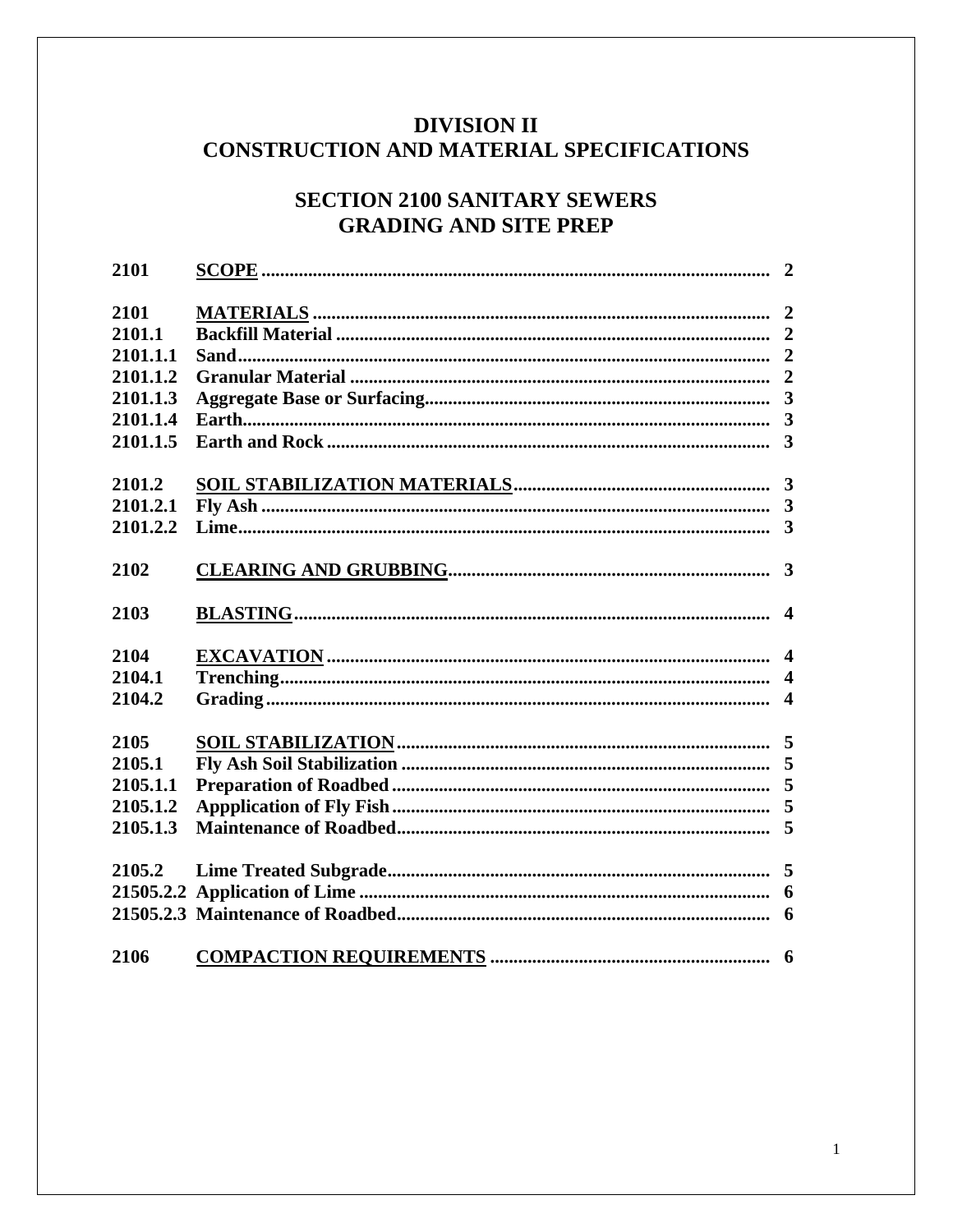# **SECTION 2100 GRADING AND SITE PREP**

#### **2101 SCOPE**

This section governs the furnishing of all labor, equipment, and materials to perform all work associated with excavation, compaction, trenching, and backfilling as shown on the plans or as established by the City Engineer.

Site grading and general clean-up of the construction area shall be performed simultaneously and immediately following completed work. The construction site shall be graded to uniform slopes and shall conform to existing contours, or to new profiles as shown on the plans. The construction site shall be graded in such a manner as to prevent ponding.

#### **2101 MATERIALS**

Upon the request of the City Engineer, the Contractor shall provide three (3) copies of certified test reports indicating the material conforms to the specifications as outlined in the following sections. The manufacturer shall perform all tests in conformance with applicable standards. Testing may be witnessed by the City Engineer or approved independent testing laboratory.

All materials shall be stored to prevent deterioration or intrusion of foreign matter. No deteriorated or damaged material shall be used.

2101.1 Backfill Material

Backfill material will be classified as sand, granular, aggregate base or surfacing, earth or earth and rock. Samples of all imported material to be used for backfill shall be furnished to the City Engineer for approval prior to construction.

2101.1.1 Sand

Sand may be used in trenches only from the top of pipe to within two (2) feet of the finished grade. The maximum size of the particles in sand shall be approximately one-sixteenth  $(1/16)$ inch in any dimension.

#### 2101.1.2 Granular Material

Granular material shall be similar to the specifications for UD-1 material in the Kansas Department of Transportation Standard Specifications for State Road and Bridge Construction. Limestone screenings may also be used as granular material. The maximum particle size shall be approximately three eighths (3/8) inch in any dimension.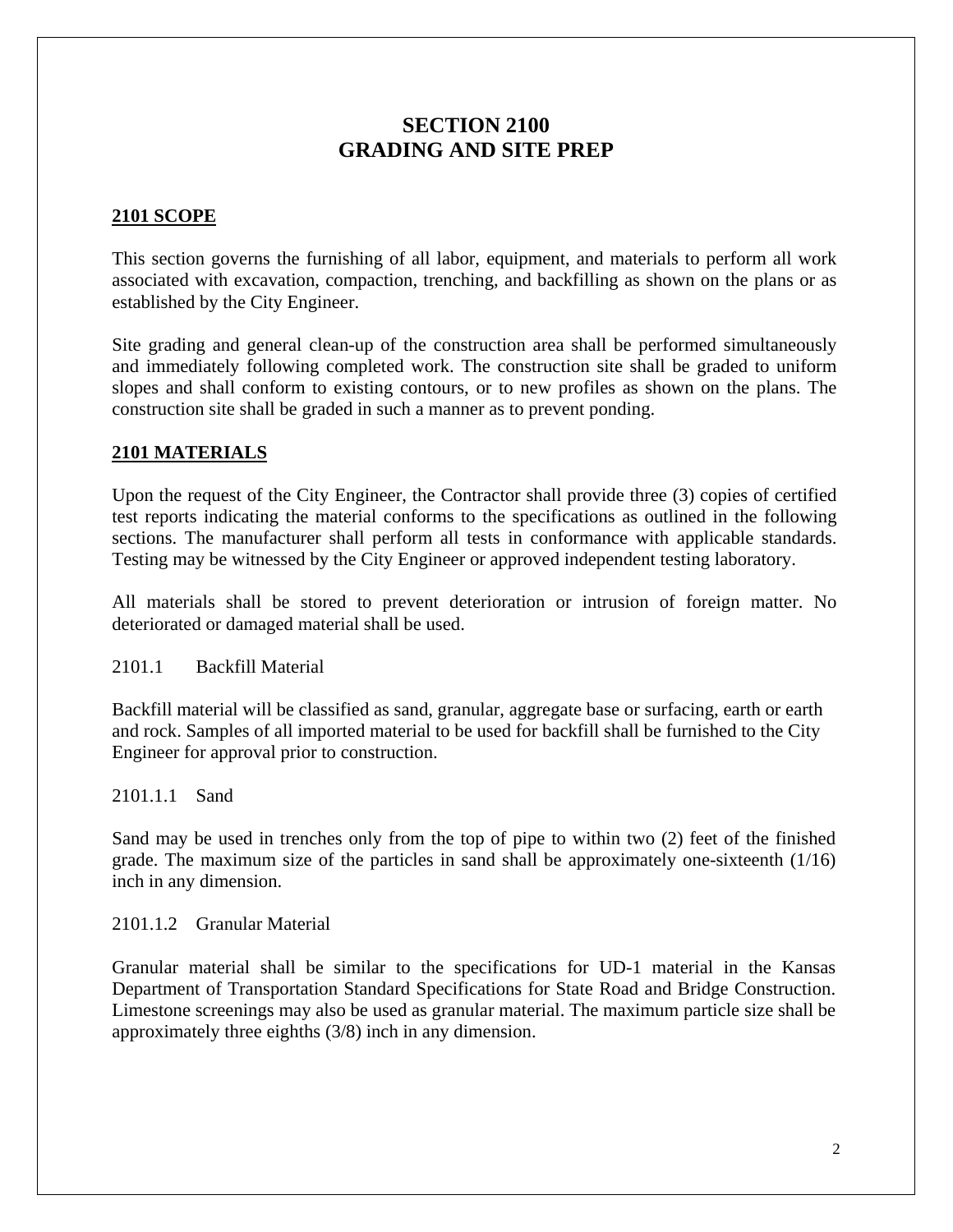## 2101.1.3 Aggregate Base or Surfacing

Aggregate base or surfacing material shall conform to the specifications for AB-3 Aggregate in the Kansas Department of Transportation Standard Specifications for State Road and Bridge Construction.

2101.1.4 Earth

Earth shall consist of soils native to the Manhattan area. Earth may be used as backfill in any area provided it is not of an expansive nature, and it is free of rocks larger than three-quarters (3/4) inch in any dimension.

2101.1.5 Earth and Rock

Earth and rock may be used as backfill in embankments and trenches. However, the maximum dimension of the rock shall not exceed 12 inches, and the earth and rock material will not be allowed within the first two (2) feet above the pipe, nor within the top two (2) feet of the finished grade. When earth and rock is used, it shall be placed and thoroughly consolidated with sufficient earth to completely fill all voids between the rocks.

# **2101.2 SOIL STABILIZATION MATERIALS**

2101.2.1 Fly Ash

Only Type C Fly Ash from Jeffery Energy Center, or approved equivalent, shall be used.

2101.2.2 Lime

Lime shall be hydrated pebble lime.

# **2102 CLEARING AND GRUBBING**

Clearing and grubbing shall be carried on well in advance of the construction so as not to delay the progress of the work. All areas designated for clearing and grubbing will have all vegetation, roots, stumps, and other objectionable material removed.

The Contractor will be responsible for the disposal of waste material. Burning of waste material shall be allowed only with the written permission of the City of Manhattan Fire Department, or the appropriate authority having jurisdiction.

Unless noted on the plans for removal or trimming, or so designated by the City Engineer, the Contractor shall leave all trees, shrubbery and planted areas in place, and protect them from damage during his operations. Where existing trees will interfere with the normal operation of equipment the Contractor will be responsible to trim low limbs. The trimming shall be performed in a professional manner, prior to equipment operation.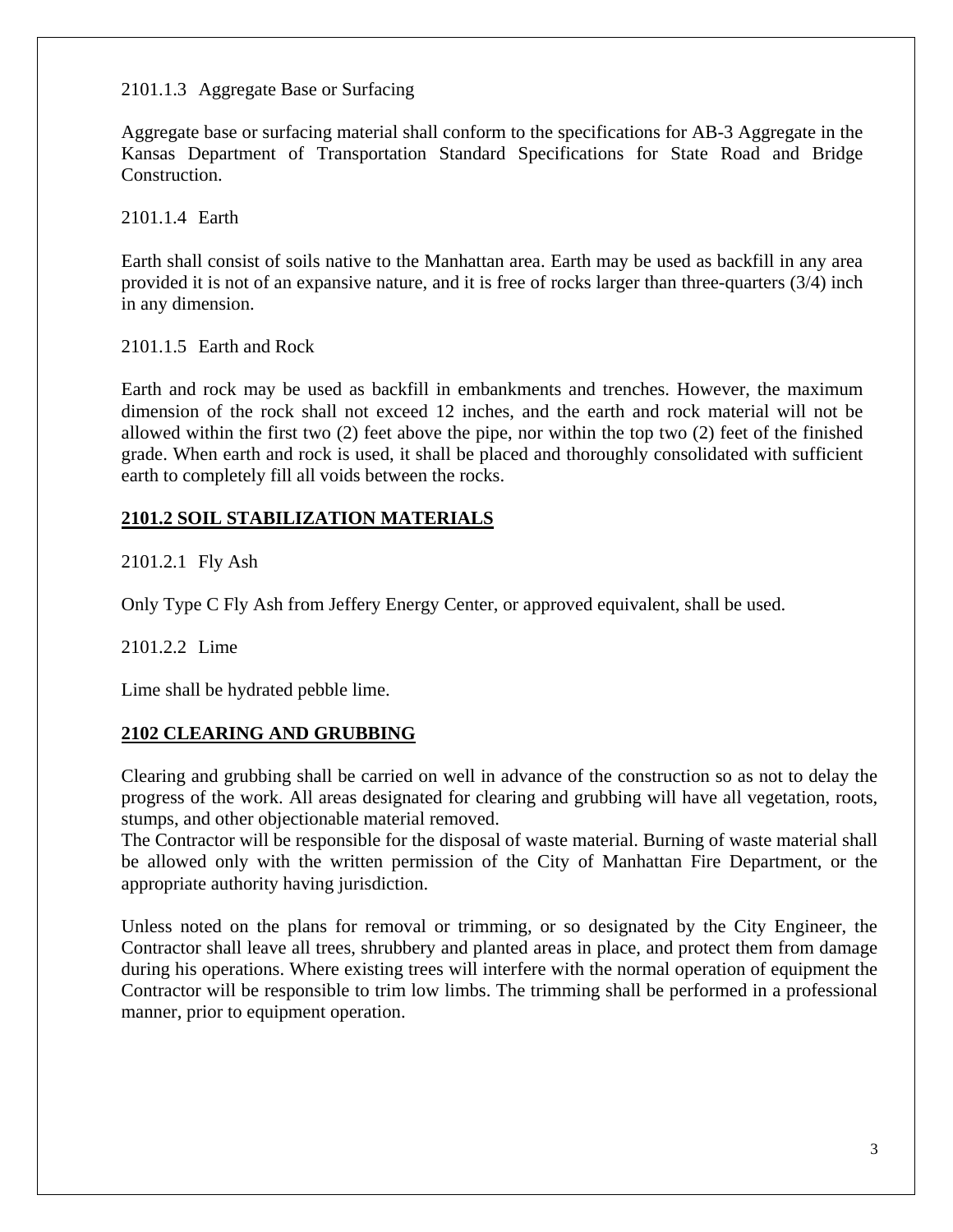#### **2103 BLASTING**

Blasting shall be permitted only with the written approval of the City Engineer. Prior to blasting, a pre-blast survey of existing improvements shall be conducted by the Contractor, and the results of the survey shall be provided to the City Engineer. All blasting shall be done under the supervision of a licensed blaster.

#### **2104 EXCAVATION**

All Excavated material not required for embankments or backfill of trenches shall be promptly disposed of by the Contractor. The Contractor shall be responsible for providing a disposal site unless otherwise directed by the Contract Documents or the City Engineer.

#### 2104.1 Trenching

The Contractor shall perform all trench excavation to the elevations shown on the drawings. Unless the Contractor finds justification for opening longer trenches, the maximum length of trench open at any time shall be 300 feet. Open trenches in excess of 300 feet shall be approved by the City Engineer prior to opening. The walls to prevent collapse. Shoring shall consist of sheeting and bracing, the use of a trench or other appropriate methods. The Contractor shall be responsible for the safety of the public and construction personnel with regard to all open trenches.

From the base of the trench to the top of the pipe, trench walls shall be vertical. When installing pipes with an inside diameter of six (6) inches or less the trench below the top of the pipe shall be no more than 24 inches wide. Then installing pipes with an inside diameter greater than six (6) inches, the trench below the top of the pipe shall not be more than 16 inches wider than the outside diameter of the pipe.

The bottom of each pipe trench shall provide uniform and continuous support for the pipe between bell holes. In locations where an unsatisfactory trench bottom is encountered, due to rock or unstable soil, the Contractor shall remove the material a minimum of six (6) inches below the pipe subgrade over the entire width of the trench. The unsuitable material shall be replaced with suitable granular material, and shall be compacted to provide a stable and uniform subgrade. Limestone screenings may not be used in this situation. It shall be the responsibility of the Contractor to provide a uniform and stable subgrade at his own expense.

#### 2104.2 Grading

Prior to construction, all areas, which are to be paved or are to receive embankments shall be cleared and grubbed according to these specifications. Upon completion of clearing and grubbing, the top six (6) inches shall be scarified and compacted to the required density.

When rock is encountered below proposed pavement it shall be removed a minimum of six (6) inches below the bottom of said pavement. Suitable fill material, including granular material, aggregate base, or earth shall be placed and compacted to the finished subgrade elevations. The maximum allowable thickness of granular material shall be one (1) inch. Sand shall not be used to fine grade for paving.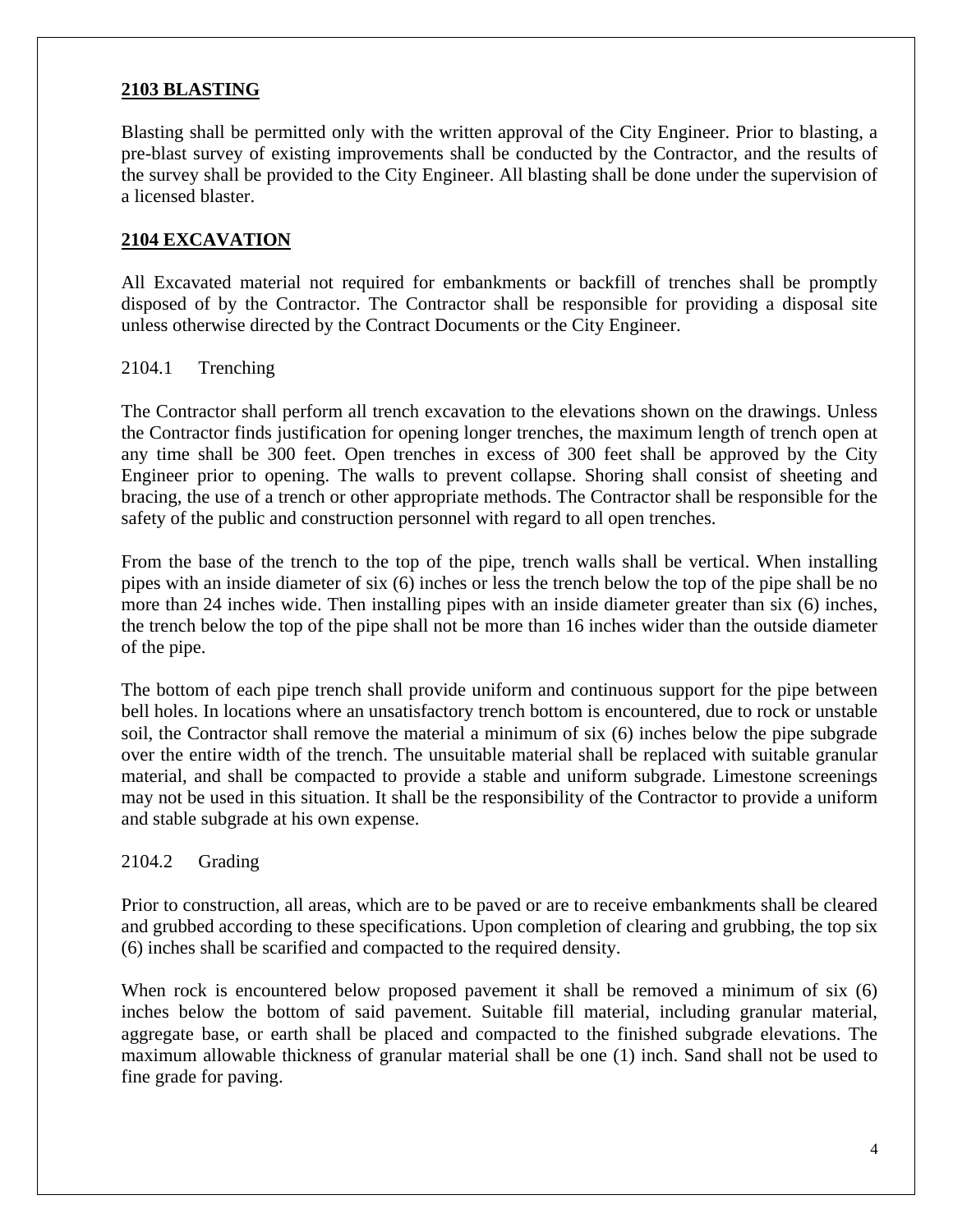The Contractor shall take the necessary measures to prevent rutting or pumping of the subgrade. Should either occur the Contractor shall cease paving operations and recompact the subgrade to the minimum density required.

Backfill material behind the curb shall be free of broken concrete, or other unsuitable, imported, construction material. The Contractor shall use the best available, on-site material, and if possible, it shall be free of gravel, rock or crushed rock in excess of three-quarters (3/4) inch diameter.

# **2105 SOIL STABILIZATION**

# 2105.1 Fly Ash Soil Stabilization

This item shall consist of constructing a mixture of soil, fly ash, and water in accordance with these specifications, and in reasonably close conformity with the lines, grades, thicknesses and typical cross sections shown on the plans, or established by the City Engineer.

2105.1.1 Preparation of Roadbed

The roadbed shall be bladed to the proper cross-section, and the area to be stabilized shall be scarified to a minimum 12 inch depth.

2105.1.2 Application of Fly Ash

After the roadbed has been properly prepared, the fly ash shall be spread on the soil at fly ash, at optimum moisture. Mixing shall be done using a Pulvermixer, or approved disk. The mixture shall be initially compacted using a sheepsfoot roller. The compaction shall be completed with a rubber tire or steel wheel roller to provide a uniformly compacted surface. The density of the finished subgrade shall meet the requirements outlined in Section 6 of EARTHWORK AND TRENCHING. After compaction is completed, the soil shall be fine graded in compliance with the plans.

2105.1.3 Maintenance of Roadbed

Until pavement is constructed, the Contractor shall be required to maintain the completed subgrade, at his own expense. The subgrade shall be in good condition, satisfactory to the City Engineer, and any unsatisfactory areas that develop prior to paving shall be repaired in a manner that will insure restoration of a durable, uniform subgrade.

# 2105.2 Lime Treated Subgrade

This item shall consist of constructing one or more courses of a mixture of soil, hydrated pebble lime and water in accordance with these specifications, and in reasonably close conformity with the lines, grades, thickness and typical cross sections shown on the plans or established by the City Engineer.

# 2105.2.1 Preparation of Roadbed

The roadbed shall be bladed to the proper cross section, and the area to be stabilized shall be scarified to a minimum 12 inch depth.